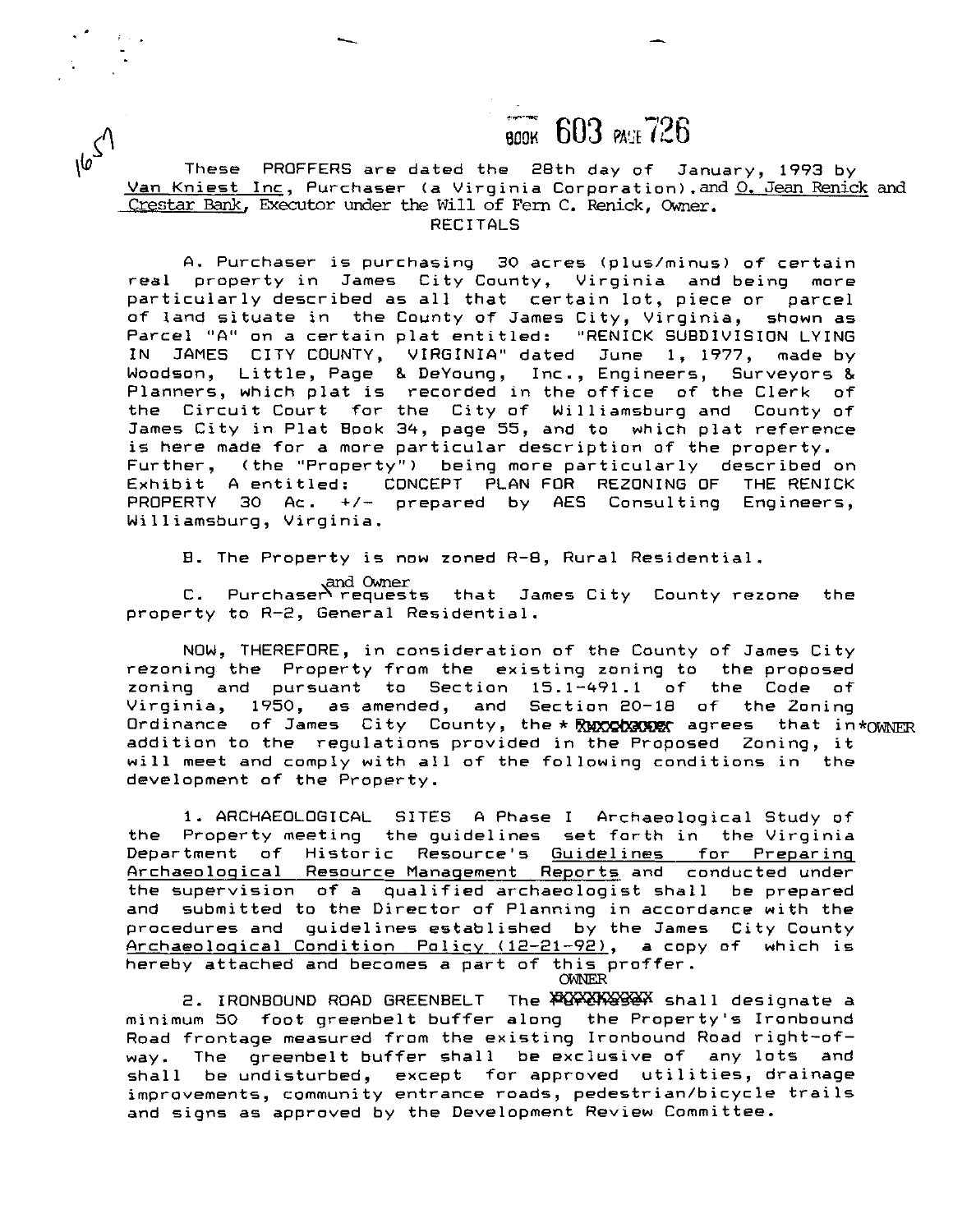

**3. ENTRANCE There shall be one entrance to the proposed development and it shall be opposite the News Road** / **Ironbound Road intersection.** 

**This agreement shall bind and inure to the benefit of COUNTY**  and **XXRRXXXXXXXX** and their respective successors and assigns.<br>Purchaser, Owner

VAN KNIEST IN Jr

John *(X*. Knies)<br>President

'Un Renick

CRESTAR BANK

<del>Exec</del>utor/of the Estate of **Fern C. Renick** 

**STaTE OF VIRGINIA** 

CITY/<del>COUNTY</del> OF <u>Williamsburg</u>, to-wit:<br>The foregoing instrument was acknowledged before me this  $28$ **day of January, 1993 by John H. Kniest Jr., President of Van Kniest Inc.** 

NOVEL MOTARY PUBLIC

My commission expires: 2-28<sup>-95</sup>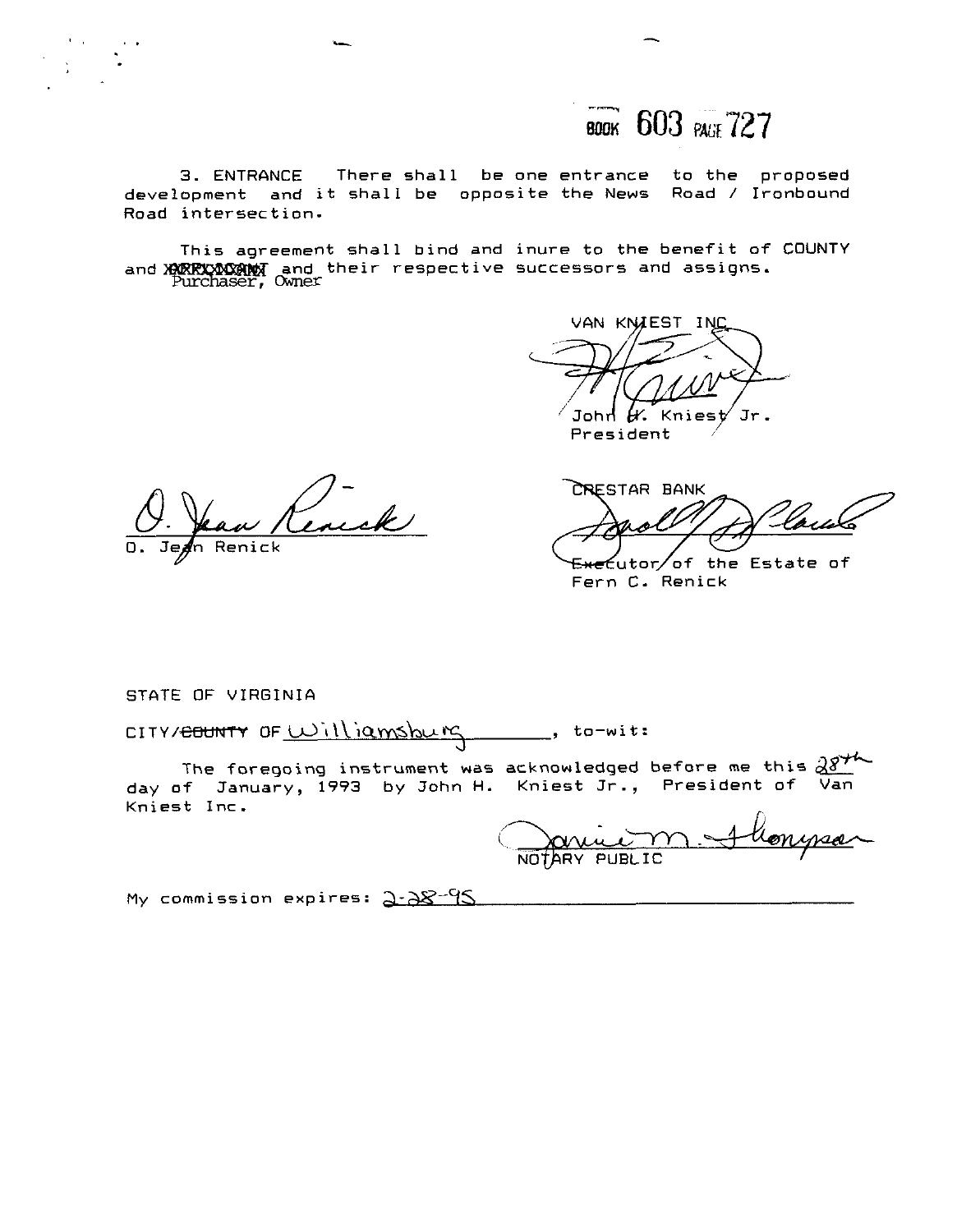**BOOK 603 PAGE 728 STATE OF VIRGINIA CITY/<del>COUNTY</del>** OF  $R$  ichmond, to-wit:  **the foregoing instrument was acknowledged before me this dqfday of January, 1993 by 0. Jean Renick. OTARY PUE My commission expires:** My Commission Expires **(43995) STATE OF VIRGINIA**  ប<sub>ប</sub>្លុកក្នុងវិទ្យាជា **CITY~~~~~WTP OF** L~'\I\ iarvlshu **rq** , **to-wit:**  CITY<del>/COUNT</del>Y OF <u>Williamsburg</u>, to-wit:<br>
The foregoing instrument was acknowledged before me this<br>
Limit day of Jonald Debalf of Crestar Bank

**behalf of Crestar Bank.** 

Hongso LJ

My commission expires:  $3.38.75$ 

**VIRGINIA: City of Williamsburg and County of James City, to Wit: In the Clerk's office of the Circuit Court of the** 

City of Williamsburg and County of James Ofly the was presented with certificate annexed and<br>admitted to record at 3  $\cdot$  2  $\cdot$  0'clock<br>Teste: Helene 8. Ward, Clerk by *Qelede*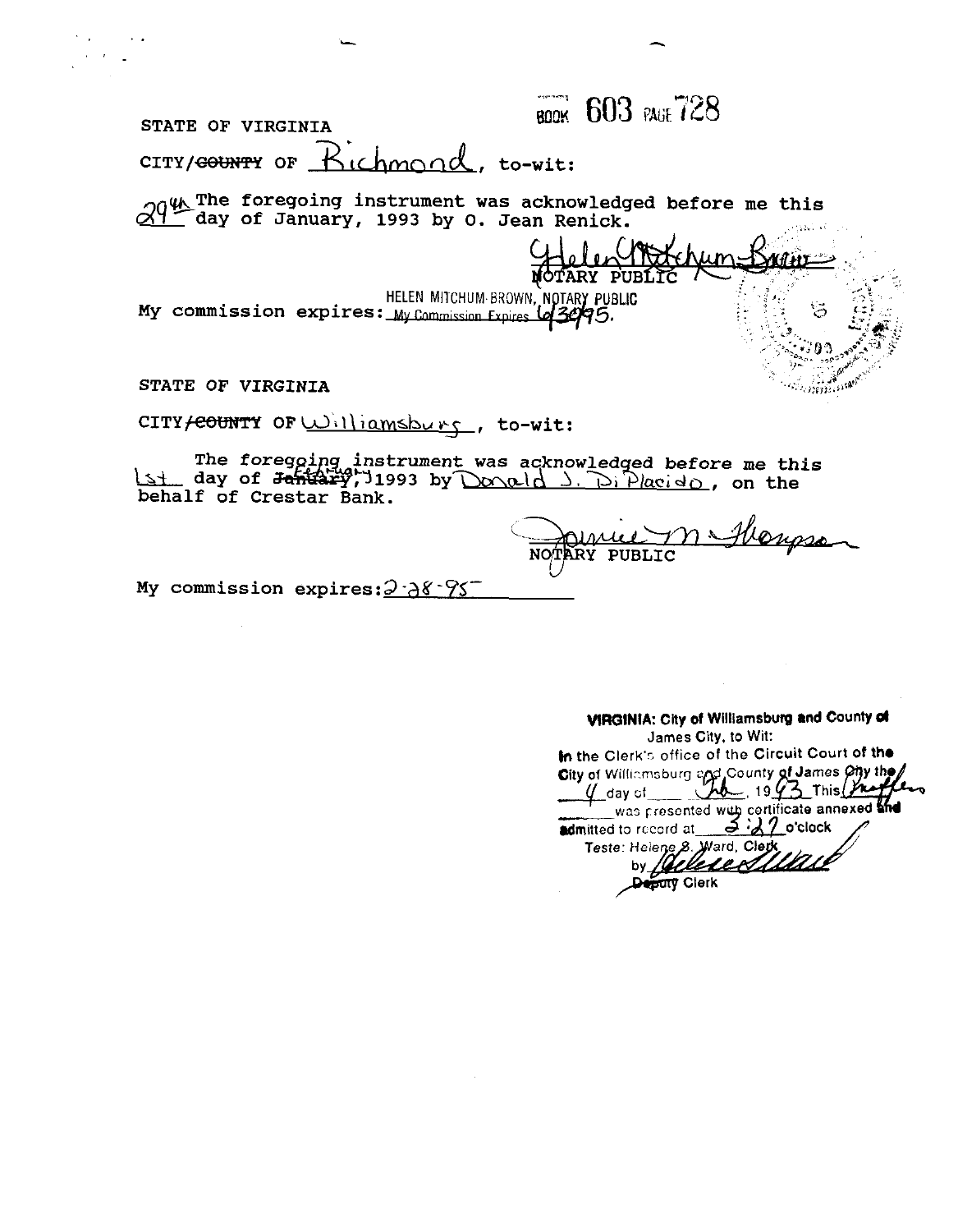## **BOOK 603 PALE** 729

## Archaeological Condition Policy **12/21/92**

 $\ddot{\phantom{a}}$ 

It is the goal of the Development Management Department to identify and protect significant archaeological sites in the County. To achieve this goal a condition has been developed and staff will recommend it be added to all special use permit cases and rezonings where it appears significant archaeological potential exists.

*A Phase I Archaeological Study for the entire site shall be submitted to the Director of Planning for his review and approval prior to land disturbance. A treatment plan shall be submitted to and approved* by *the Direcror of Planning for all sires in the Phase I study, that are recommended for a Phase I1 evaluarion andlor identified* **as**  being eligible for inclusion on the National Register of Historic Places. If a Phase II *study is undertaken such a study shall be approved by rhe Director of Planning and a treatment plan for said sites shall be submitted to and approved* by *the Director of Planning for sites that are determined to be eligible for inclusion on the National Register of Historic Places andlor rhose sires that require a Phase I11 study. If, in the Phase I1 study, a site is determined eligible for nomination to the National Register of Historic Places and said site is to be preserved in place, the treatment plan shall include nomination of the site to the National Register of Historic Places. If a Phase [I1 study is undertaken for said sites, such studies shall be approved by the Director of Planning prior to land disturbance within the study area. All Phase I, Phase 11 and Phase III studies shall meet the Virginia Department of Historic Resource's Guidelines*  for Preparing Archaeological Resource Management Reports and the Secretary of the *Interior's Standard and Guidelines for Archaeolopical Documentation, as applicable. and shall be conducted under the supervision of a qualified archaeologist who meets the qualifications set forth in the Secretary of the Interior's Professional Oualification Standards. A11 approved treatment plans shall be incorporated info the plan of development for the site, and the clearing, grading or construction activities thereon.* 

The purpose of this policy is to explain how the condition is to be interpreted. The following procedures and guidelines will be followed:

1. *A Phase I Archaeological Study for the entire site shall be submitted to the Direcwr of Planning for his review and approval prior to land disturbance.* Since the County lacks the expertise to review such documents, the County will send the studies to the Virginia Division of Historic Resources (VDHR) for review. **VDHR's** responsibility is to determine if the study meets the Virginia Department of Historic Resource's Guidelines for Preparing Archaeological Resource Management Reports and the Secretary of the Interior's Standards and Guidelines for Archaeological Documentation, as applicable, and has been conducted under the supervision of a qualified archaeologist who meets the qualifications set forth in the Secretary of the Interior's Professional Qualification Standards. This is the preferred option for review of these studies.

The developer may request staff to hire an independent archaeologist to review the study. The Director of Planning shall select the independent archaeologist. The developer will pay the full costs of this review. It would be the independent archaeologist's responsibility to determine if the study meets the Virginia Department of Historic Resource's Guidelines for Preparing Archaeological Resource Management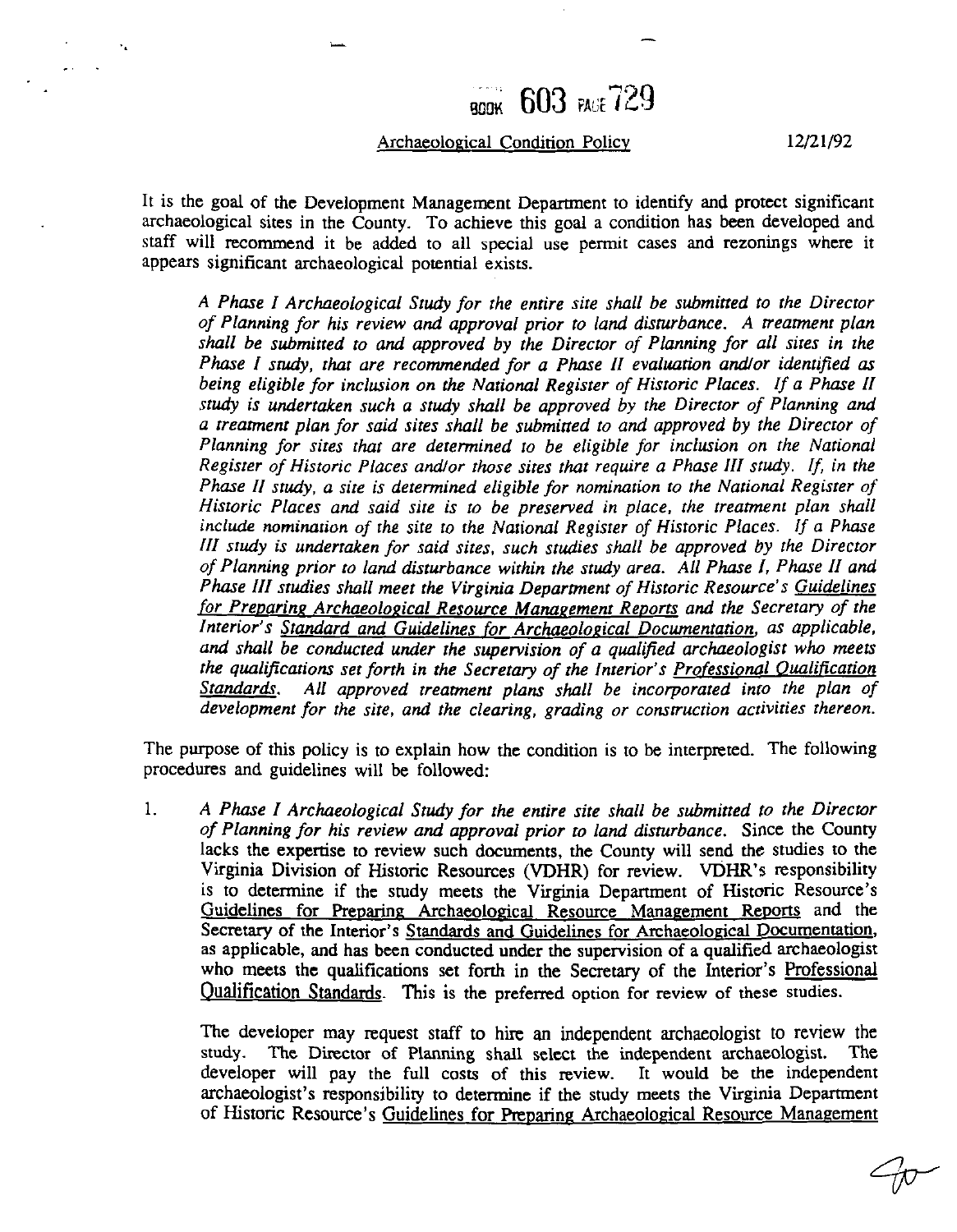## **CONTRE RGDK** 603 PAGE 730

Reports and the Secretary of the Interior's Standards and Guidelines for Archaeological Documentation, as applicable, and has been conducted under the supervision of a qualified archaeologist who meets the qualifications set forth in the Secretary of the Interior's Professional Qualification Standards. The developer will take full risk in this matter. **If** at some point in the future the developer **needs** to go before the **VDHR,**  and comments are made regarding previous studies, it will be the County's position that all **VDHR** issues need to be resolved. The County's archaeologist will not participate in this process.

- 2. *A treatment plan shall be submitted to and approved by the Director of Planning for all sites in the Phase I study, that are recommended for a Phase II evaluation andlor identified as being eligible for inclusion on the National Register of Historic Places.*  The treatment plan shall list treatment measures for each of the sites meeting the criteria Listed in the condition and shall include, at a minimum, the extent of impact to the area, a description of the probable boundaries and recommendations for treatment of the area. These plans shall be reviewed by staff who may, if necessary, consult with VDHR. The developer may request review by an independent archaeologist The developer may request review by an independent archaeologist subject to the provisions of Guideline #1. Once identified concerns have been addressed, staff (not VDHR) will approve the study. At this time acceptable treatment measms can include the preparation of a Phase **11** study or preservation of the site in situ. Site in situ can include leaving the site completely undisturbed and/or preserving the site in a manner acceptable to the Director of Planning.
- **3.** *If a Phase II study is underraken such a study shall be approved by the Planning Director and a treatment plan for said sites shall be submitted to and approved by the Director of Planning for sites that are determined to be eligible for inclusion on the Narionai Register of Historic Places andlor those sires that require a Phase III study.*  The study will be reviewed as outlined in Guideline #I.

The treatment plan shall list treatment measures for each of the sites meeting the criteria listed in the condition. If there is a question as to whether or not sites are impacted by development, staff will examine these sites and determine if a treatment plan is necessary. These plans shall be reviewed by staff who may, if necessary, consult with VDHR. The developer may request review by an independent The developer may request review by an independent archaeologist subject to the provisions of Guideline #I. Once identified concerns have been addressed, staff (not **VDHR)** will approve the study. At this time acceptable treatment measures can include the preparation of a Phase **I11** study or preservation of the site in situ. Site in situ can include leaving the site completely undisturbed and/or preservation of the site in a manner acceptable to the Director of Planning.

- , **'3):**  4. **If, in the Phase'II study, a site is determined eligible for nomination to the National** *Register of Historic Places and said sire is to be preserved in place, the treatment plan shall include nomination of the site to the National Register of Historic Places.* The developer shall pursue the nomination of eligible sites. However, submission of the application to initiate this process will fully satisfy the condition.
- *5. If a Phase III study is underraken for said sites, such studies shall be approved by the Director of Planning prior to land disturbance within the study area.* The study will be reviewed as outlined in Guideline #l.
- *6. All approved treatment plans shall be incorporated into the plan of development for the site, and the clearing, grading or construction activities thereon.*